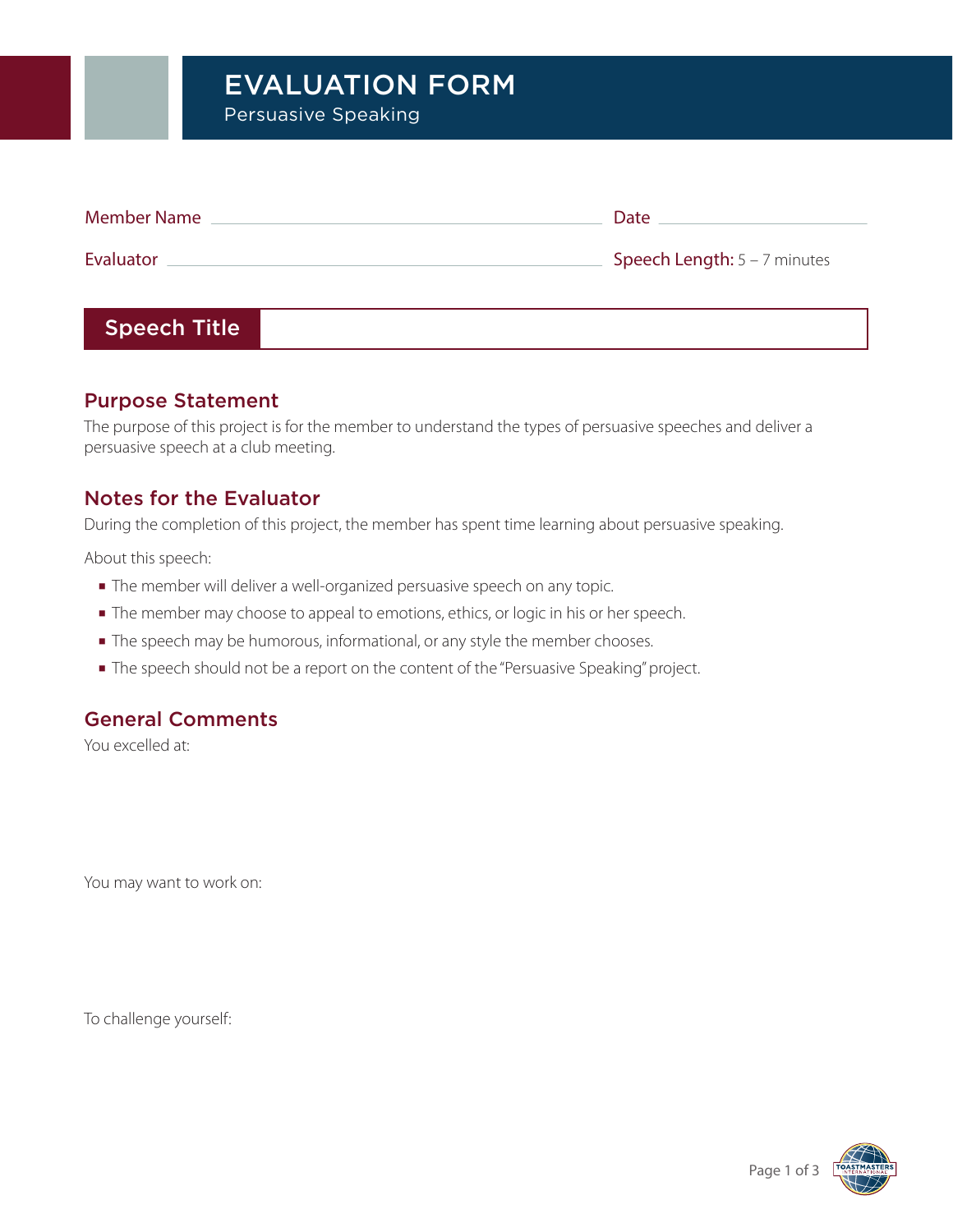For the evaluator: In addition to your verbal evaluation, please complete this form.

| 5 <sup>1</sup><br><b>EXEMPLARY</b> | 4<br><b>EXCELS</b> | $\overline{\mathbf{3}}$<br><b>ACCOMPLISHED</b>                                                 | $\overline{2}$<br><b>EMERGING</b> | 1<br><b>DEVELOPING</b> |
|------------------------------------|--------------------|------------------------------------------------------------------------------------------------|-----------------------------------|------------------------|
|                                    |                    |                                                                                                |                                   |                        |
|                                    |                    | <b>Clarity:</b> Spoken language is clear and is easily understood                              |                                   |                        |
| 5                                  | 4                  | $\mathbf{3}$                                                                                   | $\overline{2}$                    | 1                      |
|                                    |                    | <b>Vocal Variety:</b> Uses tone, speed, and volume as tools                                    |                                   |                        |
| 5                                  | 4                  | $\overline{\mathbf{3}}$                                                                        | $\overline{\mathbf{2}}$           | 1                      |
|                                    |                    | Eye Contact: Effectively uses eye contact to engage audience                                   |                                   |                        |
| 5                                  | 4                  | $\mathbf{3}$                                                                                   | $\overline{2}$                    | 1                      |
|                                    |                    | <b>Gestures:</b> Uses physical gestures effectively                                            |                                   |                        |
| 5                                  | 4                  | 3                                                                                              | $\mathbf{2}$                      | 1                      |
|                                    |                    | <b>Audience Awareness:</b> Demonstrates awareness of audience engagement Comment:<br>and needs |                                   |                        |
| 5                                  | 4                  | $\mathbf{3}$                                                                                   | $\overline{2}$                    | 1                      |
|                                    |                    | <b>Comfort Level:</b> Appears comfortable with the audience                                    |                                   |                        |
| 5                                  | 4                  | 3                                                                                              | $\mathbf{2}$                      |                        |
|                                    |                    | <b>Interest:</b> Engages audience with interesting, well-constructed content                   |                                   |                        |
| 5                                  | 4                  | $\overline{\mathbf{3}}$                                                                        | $\overline{2}$                    | 1                      |
|                                    | audience           | Persuade: Delivers a speech that is clearly intended to persuade the                           |                                   |                        |
| 5                                  | 4                  | $\overline{\mathbf{3}}$                                                                        | $\mathbf{2}$                      | $\mathbf{1}$           |